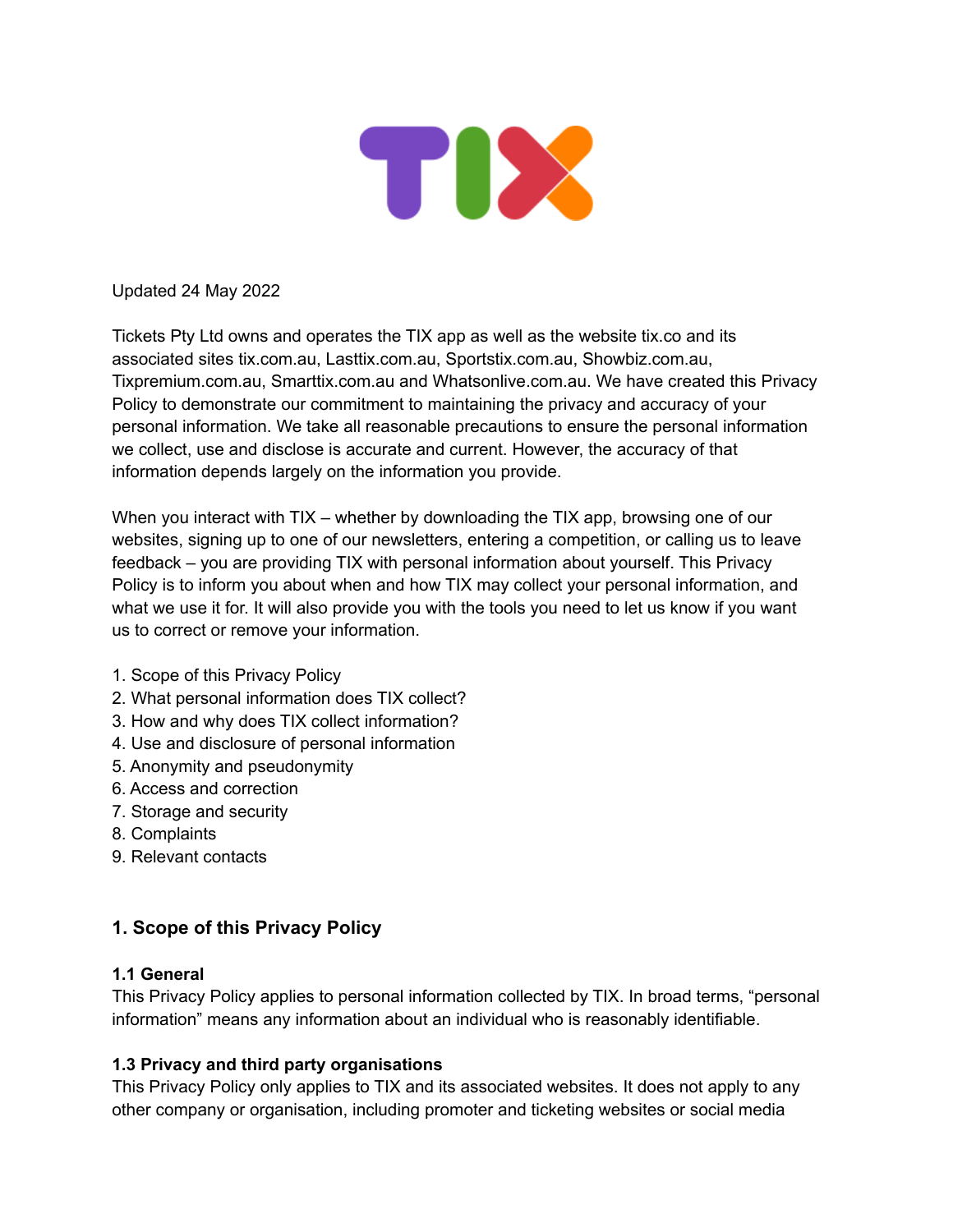platforms such as Facebook and Twitter. If you are using a third party site to interact with TIX, or you navigate from the TIX website to a separate site to view advertising or to engage with a service, this activity is not covered by TIX's Privacy Policy.

# **2. What personal information does TIX collect?**

TIX collects a wide range of personal information in the course of its operations, for purposes that are directly related to its core functions or activities. TIX collects personal information about you for the following reasons:

- Because we need it to provide a product or service you have requested such as providing an email newsletter, entering a competition.
- $\bullet$  Because you have provided it to us  $-$  by asking us a questions or making a complaint.
- $\bullet$  Because we are trying to improve our services, or your experience of our services  $-$  by collecting information about you, your preferences and your use of our online services.
- For any other purpose related to the above.

# **3. How and why does TIX collect information?**

### **3.1 Information you give us**

TIX collects personal information which is given to us by you. You may do this because you wish to receive a particular service, or because you wish to give us feedback or make a complaint (see section 2 above).

When TIX collects personal information from you, we will generally inform you of the reason the information is being collected and how we will use it (unless the reason for collection is self-evident).

### **3.2 Data we collect from your website visit**

TIX will automatically gather information about your visits. This information is aggregated, and is effectively anonymous to us. It helps us to improve our services by showing us what visitors do and don't use. It also assists us in detecting any problems with our service. Information gathered includes:

- $\bullet$  the user's server (IP) address;
- the user's top-level domain name (e.g. .au, .com, .gov);
- the date and time of the visit;
- the pages accessed and documents downloaded;
- advertising click-through metrics;
- the previous site visited; and
- the type of browser used.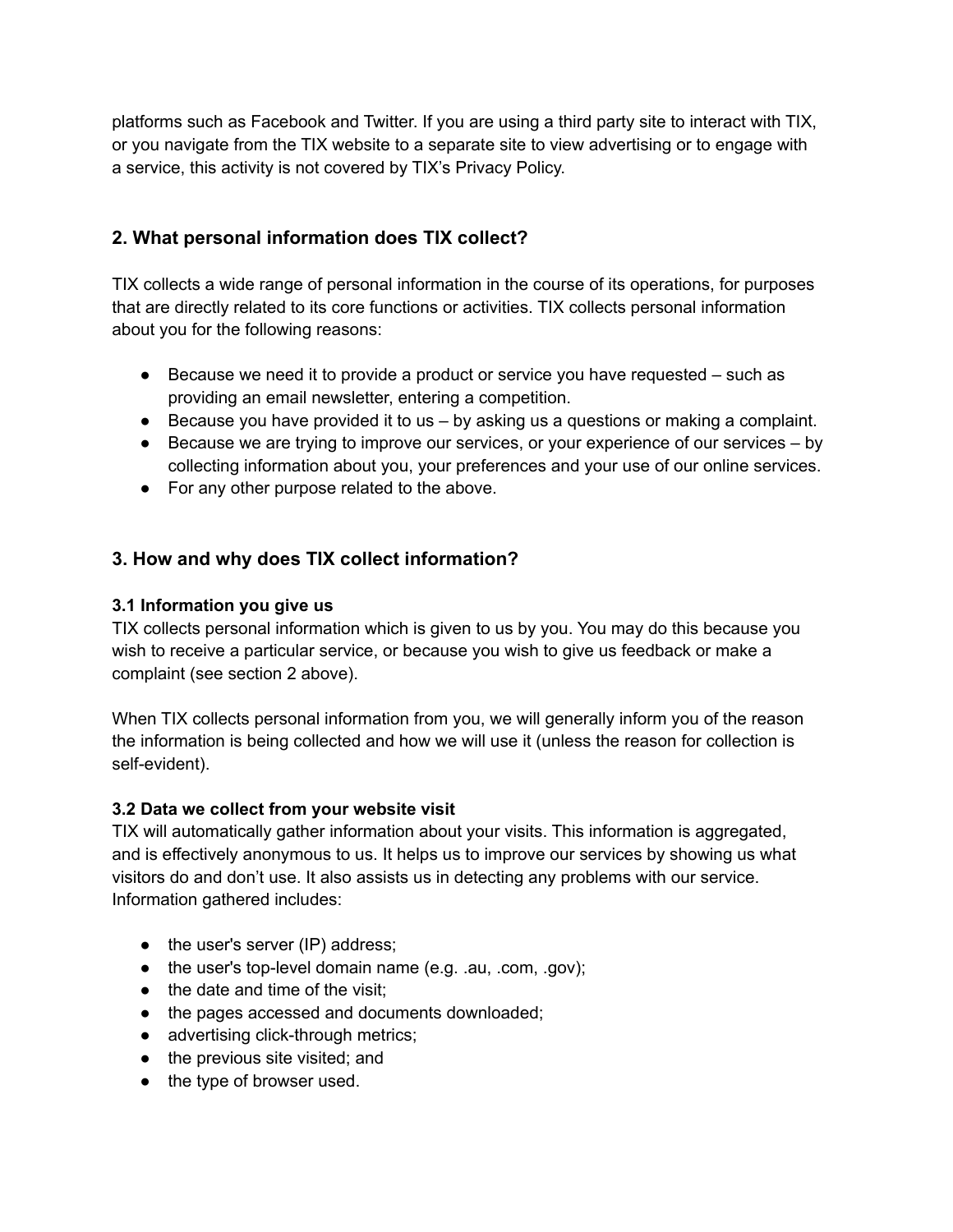No attempt will be made to identify TIX website users or their browsing activities except as required by a law enforcement agency exercising a warrant to inspect the service provider's logs.

TIX and third parties contracted by TIX make use of tracking device to enhance the functionality of this website, including the use of cookies (flash and non-flash) and web beacons. These tracking devices are not used to record any personal information (such as names, email address). If you wish to opt out of these tracking devices more information about opt-out options is available on the Your Online Choices website at www.youronlinechoices.com.au.

## **3.3 Information that you give us via third party platforms or services**

Some TIX services and websites are integrated with third party social media services like Facebook or Twitter. You should also be aware that any posts you make on social media via TIX platforms may be publically available and able to be found via search engines. TIX strongly recommends that all users become familiar with the privacy settings and terms of your social media accounts.

## **3.4 Information from other sources**

In some circumstances, TIX may source information about you which is on the public record, or can be requested from third parties. For example, when you apply for a job or internship at TIX, TIX will seek information from you directly, but may also collect information about you from third parties (including your previous employers and recruitment consultants).

# **4. Use and disclosure of personal information**

TIX may use and disclose your personal information for the following purposes:

- to provide a service that you've requested;
- to measure your experience with TIX's services;
- to customise, enhance or improve TIX's services;
- to provide technical support, or respond to any enquiries;
- if permitted or required by law;
- it is necessary to prevent or lessen a serious and imminent threat to a person's life or health; or
- if you consent to the disclosure (this may be express or implied).

TIX may seek to re-publish content you provide to us (for example, competition entries or social media posts, together with your name or social media ID).

If data about your use of TIX's websites is de-identified, aggregated or otherwise made anonymous, TIX may collect, use and share that information for any purpose with third parties provided that in doing so we do not reveal any personal information and the use is related to TIX's activities.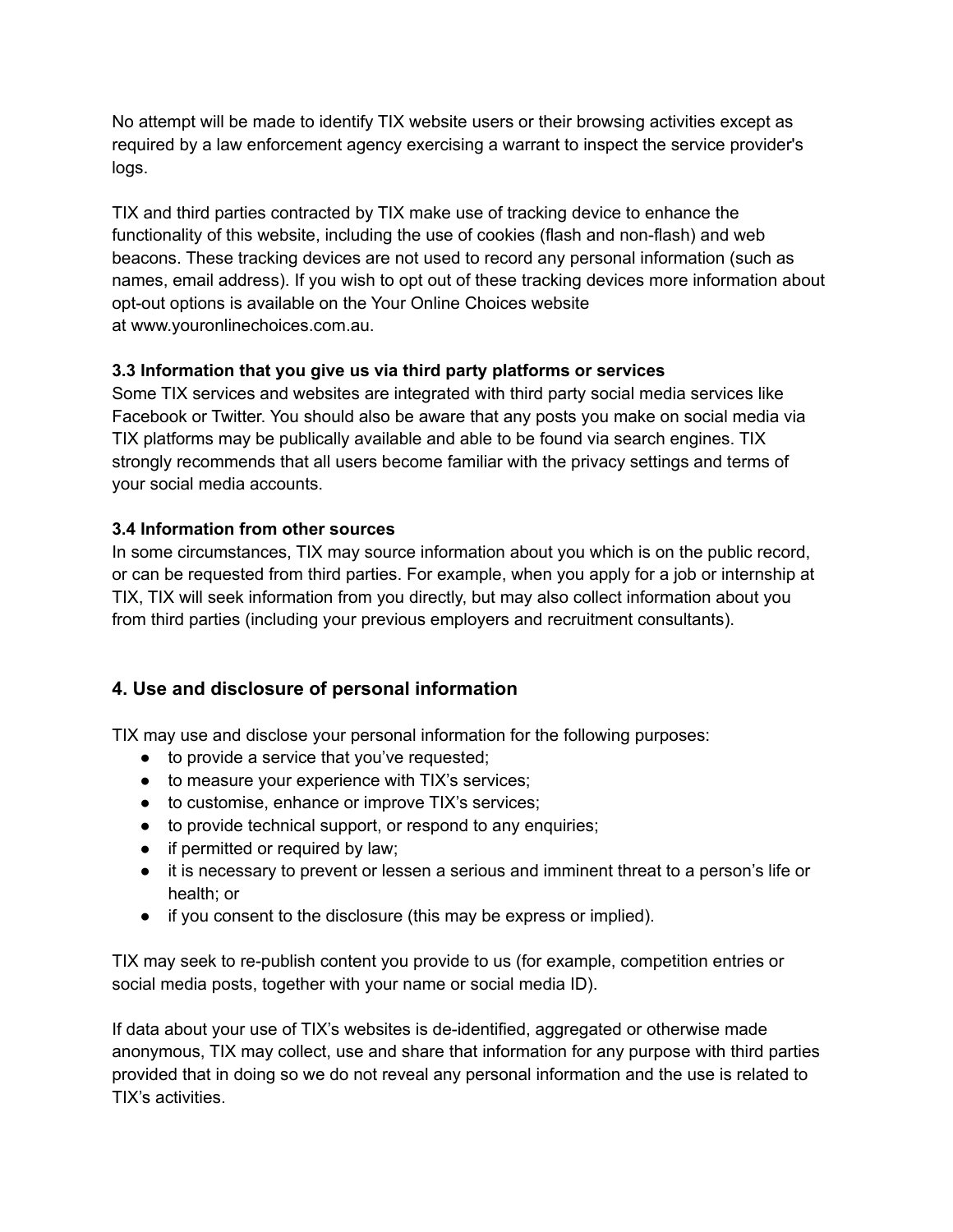In providing and managing the services offered by TIX, TIX may need to make your information available to third party services and content providers, including providers of cloud services, website hosts, and other ticketing companies. These third parties may be located

overseas in countries including the USA, Europe and Indonesia.

TIX will ensure that any third parties who receive your personal information from TIX follow the same standards and obligations set out in this Privacy Policy, and only use your information for the specific purpose and service they are providing to you or TIX.

### **5. Anonymity and pseudonymity**

Where possible, you may interact with TIX anonymously should you choose to do so. For example, if you wish to access offers on one of the TIX websites, you may do so without the need to sign up or sign in to access some of the content.

However, in some cases it will not be practicable to interact with you anonymously, or it may be impossible to provide the service you are requesting without some form of personal information. For example, if you wish to subscribe to an TIX email newsletter, an email address must be provided.

### **6. Access and correction**

Individuals are entitled to obtain access to records that contain personal information about them, except to the extent that TIX is required or authorised to refuse access under any law of the Commonwealth that provides for access by persons to documents (e.g. the Freedom of Information Act 1982 (Cth)).

Individuals can obtain information regarding access to records that contain personal information about them by contacting the TIX Privacy Contact Officer (see Relevant contacts below). Individuals may also seek the correction of any information held by TIX.

TIX will take reasonable steps to ensure that the personal information it holds is accurate, relevant to its purpose, up to date, complete and not misleading.

### **7. Storage and security**

Depending on how we received your personal information, TIX may store it in electronic and hard copy format.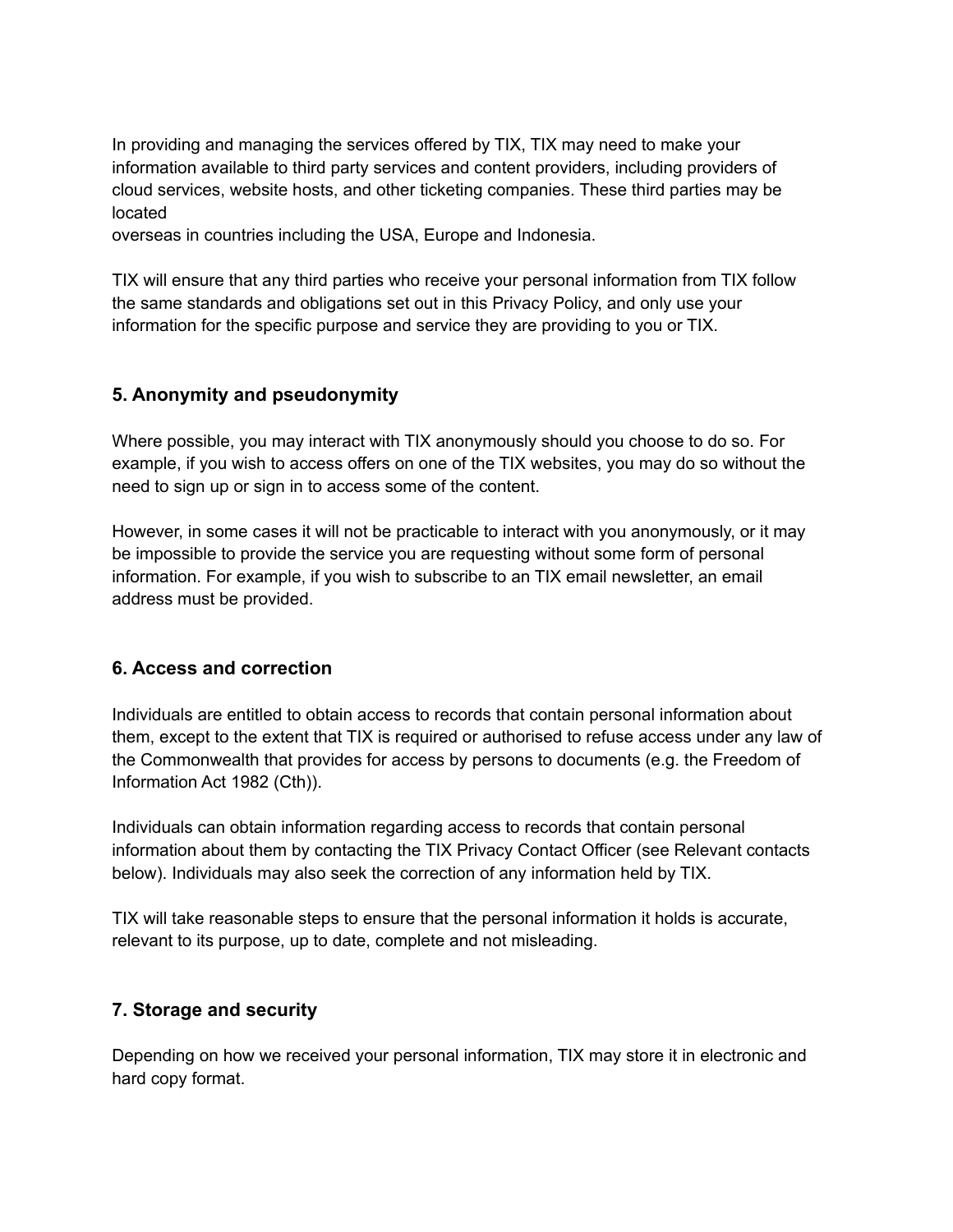TIX takes such steps as are reasonable and practicable to ensure that the personal information it holds is protected against interference, unauthorised access and other forms of misuse. Measures taken may be physical, electronic, or procedural. TIX staff are advised to treat personal information with care, and to use it in accordance with this Privacy Policy and current laws.

In some instances, including where you are using third party social media platforms to engage with TIX, these platforms are not under the control of TIX. If security is of concern to you, we encourage you to carefully consider the terms and conditions and security used by any third party platform.

# **8. Complaints**

If you think that an act or practice of TIX has interfered with your privacy you may make a complaint to TIX. You will need to identify yourself and provide your complaint in written form addressed to the TIX Privacy Contact Officer (see Relevant contacts below).

The TIX Privacy Contact Officer will investigate your complaint and will endeavour to provide a written response within 30 days of receipt of the complaint setting out TIX's decision.

If you are dissatisfied with TIX's response to your complaint you can take your complaint to the Office of the Australian Information Commissioner (see below). The Australian Information Commissioner may then investigate and attempt to conciliate the matter.

# **9. Relevant contacts**

You can obtain further information about TIX's Privacy Policy by contacting the TIX Privacy Contact Officer.

**Post** Privacy Contact Officer PO BOX Q352, QVB Post Shop NSW 1230 Australia

**Email** support@tix.com.au

**Website** www.tix.com.au

Contact the Office of the Australian Information Commissioner (OAIC)